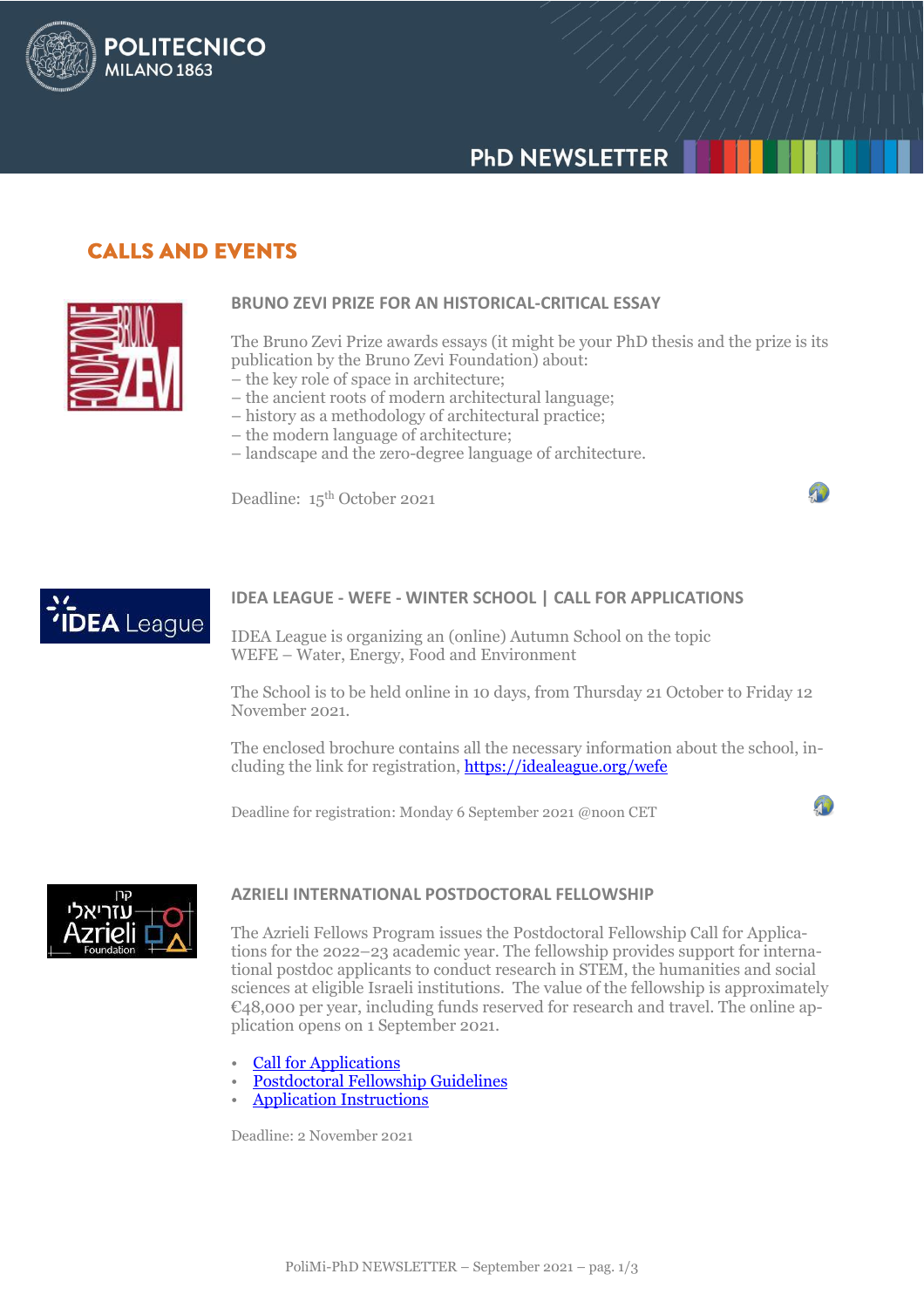#### **WHAT IS EUROPE TO YOU? ONGOING PHOTOGRAPHIC JOURNEY**



What is Europe to you? is the ongoing photographic journey of the artist Lisa Borgiani through the main European cities and capitals. Lisa chooses the neighborhoods and the people to portray in a spontaneous and unexpected way asking everyone the same question: What is Europe to you? What does Europe means to you in one word? The answer is represented in a black and white portrait of each person highlighting the key word that sums up his idea of Europe.

You are invited to be part of the participated work WEY, Thursday, September 30. at 6.30 pm at the Ex Fornace, Alzaia Naviglio Pavese, 16 Milano. All portraits and feelings will create the WEY installation made by each single voice. We will talk with Gigliola Foschi, Riccardo Haupt (Will Media) and Jean Blanchaert.

### [Video](https://www.youtube.com/watch?v=msgDEQkKiKo)

Thursday, September 30. at 6.30 pm